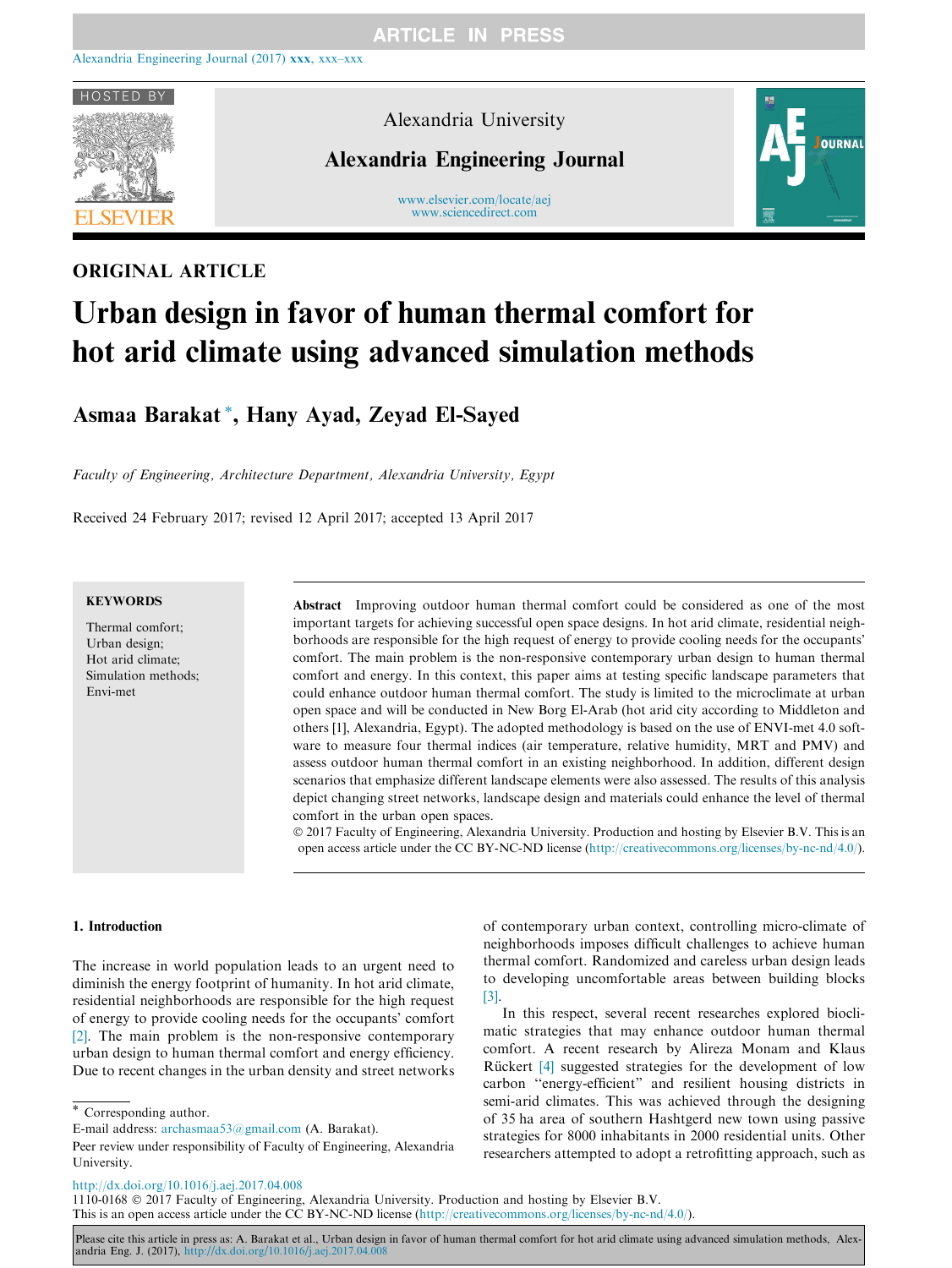Table 1 PMV ranges and physiological equivalent for different grades of thermal perception and physiological stress; internal heat production: 80 W, heat transfer resistance of the clothing: 0.9 clo [12].

| <b>PMV</b>   | Thermal perception | Grade of physiological stress |
|--------------|--------------------|-------------------------------|
| $\leq -3$    | Very cold          | Extreme cold stress           |
| $-3$         | Cold               | Strong cold stress            |
| $-2$         | Cool               | Moderate cold stress          |
| $-1$         | Slightly cool      | Slight cold stress            |
| $\Omega$     | Comfortable        | No thermal stress             |
|              | Slightly warm      | Slight heat stress            |
|              | Warm               | Moderate heat stress          |
| $\mathbf{3}$ | Hot                | Strong heat stress            |
| $>$ 3        | Very hot           | Extreme heat stress           |
|              |                    |                               |

Axarli and Teli [5], who redesigned an open space in a residential area in Thessaloniki Greece.

According to Middleton and others [1] Egypt is located in the hot arid climate zones. In this context, many planning projects have been produced and implemented to cope with population growth. In Egypt, the overwhelming rate of population growth did not allow time for full environmental studies for both the built and the natural environments where buildings and open spaces have to be adequately climatic responsive [6]. Urban design is strongly dependent on climate interactions which can improve or moderate impacts on human thermal comfort. This brings us to the must of a deep understanding of all the forces affecting the thermal comfort in the urban environment. Moving one step ahead, this knowledge is used to support urban designers and planners in decision making. Thus, their designs will ensure reduced energy consumption and improve human thermal comfort.

This study aims at testing specific landscape parameters that could enhance outdoor human thermal comfort in hot arid climate. In order to achieve this aim, the first part of this paper (theoretical study) investigates the literature review of the human thermal comfort in general. Particularly, this paper

focuses on two thermal variables: air temperature and relative humidity. In addition, the thermal indices that could be used to evaluate both cold and hot outdoor conditions, such as Predicted Mean Vote (PMV) and Mean Radiant Temperature (MRT) were analyzed. The second part of this paper (Empirical study) discusses the adopted methodology which is based on proposing three different scenarios for existing urban area in New Borg El-Arab, Egypt. These scenarios assume preservation of existing buildings and changing street networks, landscape design and materials. ENVI-met 4.0 software is used to measure four thermal indices (air temperature, relative humidity, MRT and PMV) and assess outdoor human thermal comfort in the existing neighborhood and the three proposed scenarios. The results of this analysis depict changing street networks, landscape design and materials could enhance the level of thermal comfort in the urban open spaces.

#### 2. Human thermal comfort

Achieving human thermal comfort is essential for hot arid regions. ''Thermal comfort is generally defined as that condition of mind which expresses satisfaction with the thermal environment. Dissatisfaction may be caused by the body being too warm or cold as a whole, or by unwanted heating or cooling of a particular part of the body (local discomfort)" [7]. Air Temperature is the most common indicator of human thermal comfort. Nevertheless, air temperature alone is not an accurate indicator of thermal comfort. There are other environmental and personal parameters must be taken into account. According to ASHRAE Standard 55-2010, environmental parameters are air temperature, mean radiant temperature, wind speed and relative humidity. Personal parameters are activity level and clothing insulation. In general, outdoor thermal comfort is much more complex than indoor comfort. For example, the spatial and temporal microclimatic variations of meteorological variables are often very large. Other reasons for the difficulty include lack of climate control in outdoor spaces [8].

To help architects and urban designers for better design decisions, some thermal variable and indices are proposed



Figure 1 The adopted steps for this paper.

Please cite this article in press as: A. Barakat et al., Urban design in favor of human thermal comfort for hot arid climate using advanced simulation methods, Alexandria Eng. J. (2017), <http://dx.doi.org/10.1016/j.aej.2017.04.008>